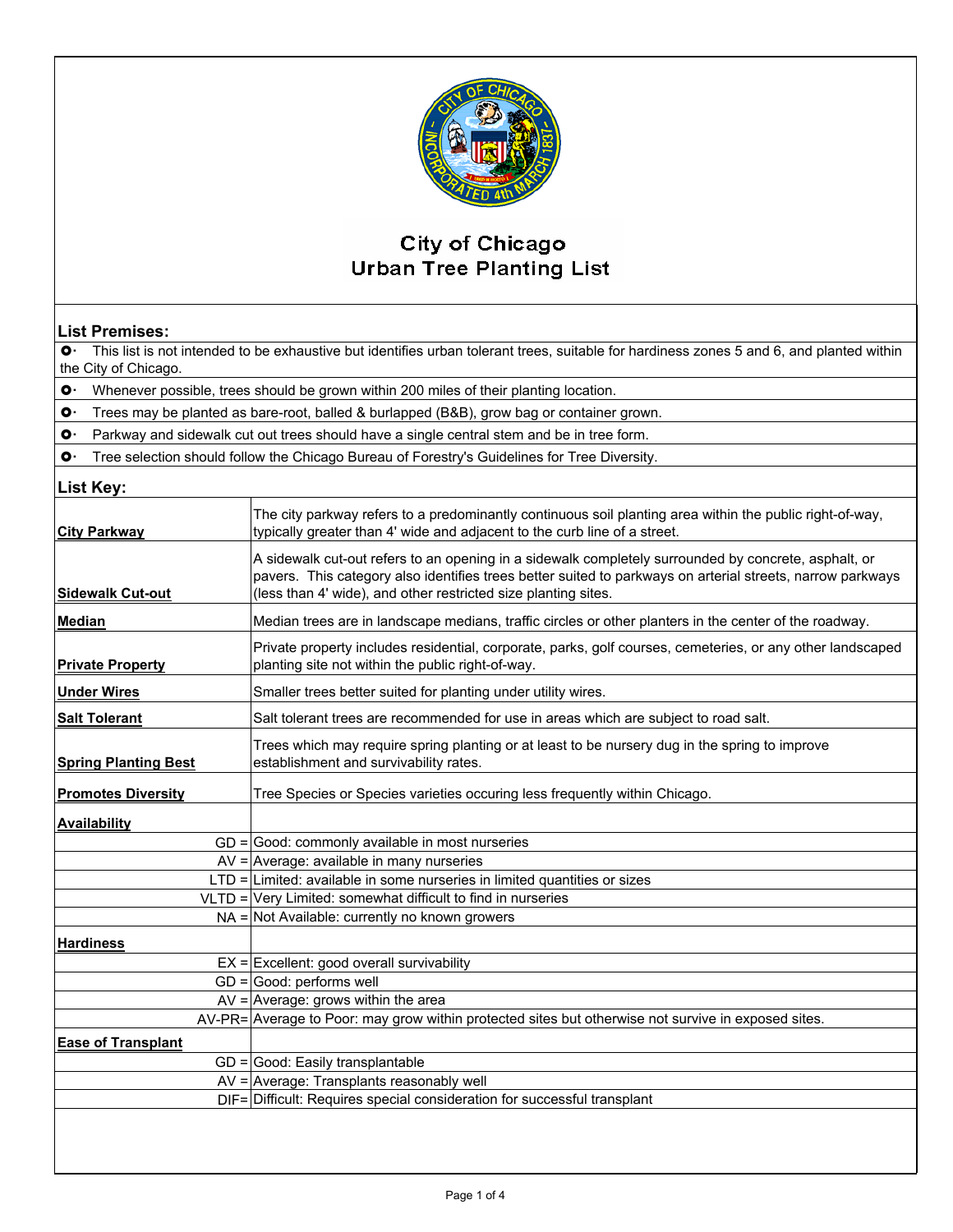| <b>City of Chicago Urban Tree Planting List</b>                  |                      |                                          | <b>Planting Site</b>             |              |                   |                  |                  | <b>Other</b> |               |                      |                    |                 |                 |                    |
|------------------------------------------------------------------|----------------------|------------------------------------------|----------------------------------|--------------|-------------------|------------------|------------------|--------------|---------------|----------------------|--------------------|-----------------|-----------------|--------------------|
| <b>Common Name</b>                                               | Genus                | <b>Scientific Name</b><br><b>Species</b> | Cultivar                         | City parkway | ā<br>Sidewalk cut | Median           | Private property | Under wires  | Salt tolerant | Spring planting best | Promotes Diversity | Availability    | Hardiness       | Ease of transplant |
| <b>White Fir</b>                                                 | <b>Abies</b>         | concolor                                 |                                  |              |                   |                  | e.               |              |               |                      | C.                 | AV              | GD              | GD                 |
| Hedge Maple                                                      | Acer                 | campestre                                |                                  | ¢            |                   |                  |                  | C.           | G             | c                    | G                  | AV              | GD              | GD                 |
| Amur maple                                                       | Acer                 | ginnala                                  | 'Flame'                          | ¢            |                   |                  |                  | Ø.           |               |                      | ۰                  | AV              | AV              | AV                 |
| Miyabe Maple                                                     | Acer                 | miyabei                                  |                                  | ۰            |                   | ÷.               |                  | C,           |               |                      |                    | GD              | GD              | GD                 |
| State Street® Miyabe Maple                                       | Acer                 | miyabei                                  | 'Morton'                         | ÷            |                   | c                |                  | G            | G             |                      | G                  | GD              | GD              | GD                 |
| <b>Black Maple</b>                                               | Acer                 | nigrum                                   |                                  | ¢            |                   |                  |                  |              |               |                      | G                  | LTD             | AV              | AV                 |
| Crimson king maple                                               | Acer                 | platanoides                              | 'Crimson King'                   | G            |                   |                  | S                |              |               | æ                    |                    | GD              | GD              | GD                 |
| Deborah Norway maple                                             | Acer                 | platanoides                              | 'Deborah'                        | ÷            |                   |                  | ÷                |              |               | ۰                    |                    | GD              | GD              | GD                 |
| Emerald Luster maple                                             | Acer                 | platanoides                              | Emerald Lustre™                  | ¢            |                   |                  | G                |              |               | ۰                    |                    | GD              | GD              | GD                 |
| Satisfaction maple                                               | Acer                 | platanoides x truncatum                  | 'Satisfaction'                   | G            |                   |                  | G                |              |               | ۰                    |                    | GD              | GD              | GD                 |
| Sycamore Maple                                                   | Acer                 | pseudoplatanus                           |                                  | ÷<br>¢       | e.                |                  |                  |              | г.            | ۰                    | ۰                  | <b>NA</b>       | AV              | AV                 |
| Fall Fiesta Sugar Maple                                          | Acer<br>Acer         | saccharum                                | <b>Fall Fiesta</b><br>'PNI 0285' | C            |                   |                  |                  |              |               | G                    |                    | AV<br>AV        | GD<br>AV        | AV<br>AV           |
| Green Mountain® Sugar Maple<br>Skinner's Cut-leaved Silver Maple | Acer                 | saccharum<br>saccharinum                 | 'Skinneri'                       | ¢.           |                   |                  | c                |              |               |                      |                    | <b>NA</b>       | GD              | GD                 |
| Silver Queen Silver Maple                                        | Acer                 | saccharinum                              | Silver Queen                     | G            |                   | ×                | ÷                |              |               |                      |                    | <b>NA</b>       | GD              | GD                 |
| Norwegian Sunset® Maple                                          | Acer                 | truncatum x A. platanoides 'Keithsform'  |                                  | ۰            |                   |                  |                  | ÷.           |               | G                    |                    | <b>LTD</b>      | GD              | GD                 |
| Pacific Sunset <sup>®</sup> Maple                                | Acer                 | truncatum x A. platanoides 'Warrenred'   |                                  | ¢            |                   | G                | ÷                | ۰            |               | ۰                    |                    | AV              | GD              | GD                 |
| Autumn Fantasy Maple                                             | Acer                 | x freemanii                              | 'Autumn Fantasy'                 | ¢            |                   |                  | C.               |              |               |                      |                    | GD              | GD              | GD                 |
| Marmo Maple                                                      | Acer                 | x freemanii                              | 'Marmo'                          | ۰            |                   | G                | G                |              |               |                      |                    | GD              | GD              | GD                 |
| Sienna Glen® Maple                                               | Acer                 | x freemanii                              | Sienna'                          | c            |                   | C                | G                |              |               |                      |                    | <b>LTD</b>      | GD              | GD                 |
| Ohio Buckeye                                                     | Aesculus             | qlabra                                   |                                  | G            | G                 |                  | G                |              |               |                      | C.                 | AV              | GD              | AV                 |
| Baumann Horsechestnut                                            | Aesculus             | hippocastanum                            | 'Baumannii'                      | ÷            | G                 |                  | ۰                |              | G             |                      | S.                 | <b>LTD</b>      | GD              | AV                 |
| Yellow Buckeye                                                   | Aesculus             | octandra                                 |                                  | ¢            |                   |                  | G                |              |               |                      | ÷.                 | LTD             | GD              | AV                 |
| European Black Alder **                                          | Alnus                | glutinosa                                |                                  |              |                   |                  | G                |              |               |                      | Ø.                 | GD              | GD              | GD                 |
| White Alder **                                                   | Alnus                | incana                                   |                                  |              |                   |                  | ×                |              |               |                      | C.                 | <b>LTD</b>      | GD              | GD                 |
| Apple Serviceberry                                               | Amelanchier          | × grandiflora                            |                                  | ¢            |                   | ÷                |                  | G            |               |                      | ÷.                 | <b>LTD</b>      | GD              | GD                 |
| Allegheny Serviceberry                                           | Amelanchier          | laevis                                   |                                  | e            |                   | ÷                | G                | s.           |               |                      | G                  | LTD             | GD              | GD                 |
| <b>River Birch</b>                                               | Betula               | nigra                                    |                                  | ¢            |                   |                  | ۰                |              |               |                      | G                  | GD              | GD              | AV                 |
| Heritage River Birch                                             | Betula               | nigra                                    | 'Heritage'                       | ¢            |                   |                  | ۰<br>G           |              |               | a,                   | G                  | GD              | GD              | AV                 |
| European Hornbeam                                                | Carpinus             | betulus                                  |                                  | ÷<br>G       |                   |                  | ¢                | G            |               |                      | G                  | AV              | GD              | DIF                |
| American Hornbeam<br><b>Bitternut Hickory</b>                    | Carpinus             | caroliniana<br>cordiformis               |                                  |              |                   |                  | G                |              |               | ×                    | C,<br>C.           | AV<br><b>NA</b> | GD<br>AV-PR DIF | <b>DIF</b>         |
| Shellbark Hickory                                                | Carya<br>Carya       | laciniosa                                |                                  |              |                   |                  | G                |              |               |                      | C.                 | <b>NA</b>       | AV-PR DIF       |                    |
| <b>Pignut Hickory</b>                                            | Carya                | glabra                                   |                                  |              |                   |                  | c                |              |               | ÷                    | G                  | <b>NA</b>       | AV-PR DIF       |                    |
| Mockernut Hickory                                                | Carya                | tomentosa                                |                                  |              |                   |                  | ۰                |              |               |                      | ÷.                 | <b>NA</b>       | AV-PR DIF       |                    |
| Shagbark Hickory                                                 | Carya                | ovata                                    |                                  |              |                   |                  | Ġ                |              |               | ۰                    | G                  | LTD             | AV              | DIF                |
| Chinese Catalpa                                                  | Catalpa              | ovata                                    |                                  | ¢            |                   |                  | ۰                |              |               |                      | G                  | <b>VLTD</b>     | AV              | GD                 |
| Northern Catalpa                                                 | Catalpa              | speciosa                                 |                                  | G            | ¢.                | ¢                | G                |              | G             |                      | C.                 | GD              | GD              | GD                 |
| Sugarberry                                                       | Celtis               | laevigata                                |                                  | ÷.           |                   |                  | V.               |              |               |                      | C.                 | AV              | AV              | GD                 |
| Chicagoland Hackberry                                            | Celtis               | occidentalis                             | 'Chicagoland'                    | ۰            |                   | ۰                | <b>S</b>         |              |               |                      | G                  | LTD             | GD              | GD                 |
| Hackberry                                                        | Celtis               | occidentalis                             |                                  | ۰            | ٩.                | <b>September</b> | 4.               |              |               |                      | G                  | GD              | GD              | GD                 |
| Windy City Hackberry                                             | Celtis               | occidentalis                             | 'Windy City'                     | C.           | ۰                 | ۰                | G                |              |               |                      | G                  | <b>LTD</b>      | GD              | GD                 |
| Katsuratree                                                      | Cercidiphyllum       | japonicum                                |                                  |              |                   |                  | ۰                |              |               | ÷                    | G.                 | GD              | GD              | <b>DIF</b>         |
| Eastern Redbud                                                   | Cercis               | canadensis                               |                                  | ÷            |                   |                  | G                | ۰            |               | G                    | ۰                  | GD              | AV              | AV                 |
| Whitebud                                                         | Cercis               | canadensis                               | 'Alba'                           | <b>C</b>     |                   |                  | c                | <b>C</b>     |               | ۰                    | G                  | <b>VLTD</b>     | <b>AV</b>       | AV                 |
| American Yellowwood                                              | Cladrastis           | kentuckea                                |                                  | G            |                   |                  | ۰                |              |               |                      | G                  | <b>VLTD</b>     | AV              | AV                 |
| Yellowwood Perkins Pink                                          | Cladrastis           | kentuckea                                | 'Perkins Pink'                   | ÷            |                   |                  | ۰                |              |               |                      | ۰                  | <b>NA</b>       | AV              | AV                 |
| Pagoda Dogwood<br>Corneliancherry Dogwood                        | Cornus<br>Cornus     | alternifolia                             |                                  | œ            |                   |                  | ۰<br>C,          | ۰<br>C,      |               | ۰<br>C,              | G.<br>۰            | AV<br>GD        | AV-PR AV<br>GD  | GD                 |
| <b>Turkish Hazelnut</b>                                          |                      | mas                                      |                                  | ¢            |                   |                  | c                |              |               | c                    | G                  | AV              | AV              | AV                 |
| Thornless Cockspur Hawthorn                                      | Corylus<br>Crataegus | colurna<br>crusgalli                     | var. inermis                     | ¢            |                   | G                | G                | ۰            |               | ۰                    | G                  | GD              | GD              | GD                 |
| Washington Hawthorn                                              | Crataegus            | phaenopyrum                              |                                  |              |                   | ÷                | G                | G            |               | ۰                    | G                  | GD              | GD              | GD                 |
| Winter King Green Hawthorn                                       | Crataegus            | viridis                                  | 'Winter King'                    |              |                   | ÷                | ¢                | ¢.           |               | ۰                    | G                  | GD              | GD              | GD                 |
| Hardy Rubber Tree                                                | Eucommia             | ulmoides                                 |                                  |              |                   |                  | ÷                |              |               |                      | G                  | <b>VLTD</b>     | AV              | GD                 |
| American Beech                                                   | Fagus                | grandifolia                              |                                  |              |                   |                  | G                |              |               | ۰                    | G                  | <b>LTD</b>      | AV-PR DIF       |                    |
| Copper Beech                                                     | Fagus                | sylvatica                                | 'Purpurea' (syn.'Cuprea')        |              |                   |                  | ÷                |              |               |                      | G                  | AV              | AV-PR           | <b>DIF</b>         |
| Fern-leaved European Beech                                       | Fagus                | sylvatica                                | 'Asplenifolia'                   |              |                   |                  | C                |              |               | C,                   | ¢.                 | AV              | AV-PR DIF       |                    |
| Ginkgo, Male only                                                | Ginkgo               | biloba                                   |                                  | ۰            | G                 | G                | G                |              |               |                      | G                  | AV              | GD              | GD                 |
| Magyar Ginkgo                                                    | Ginkgo               | biloba                                   | 'Magyar'                         |              |                   |                  | <b>C</b>         |              |               |                      | G                  | LTD             | GD              | GD                 |
| <b>Princeton Sentry Ginkgo</b>                                   | Ginkgo               | biloba                                   | 'Princeton Sentry'               | ۰            | G                 | ۰                | G                |              |               |                      | Ċ.                 | <b>LTD</b>      | GD              | GD                 |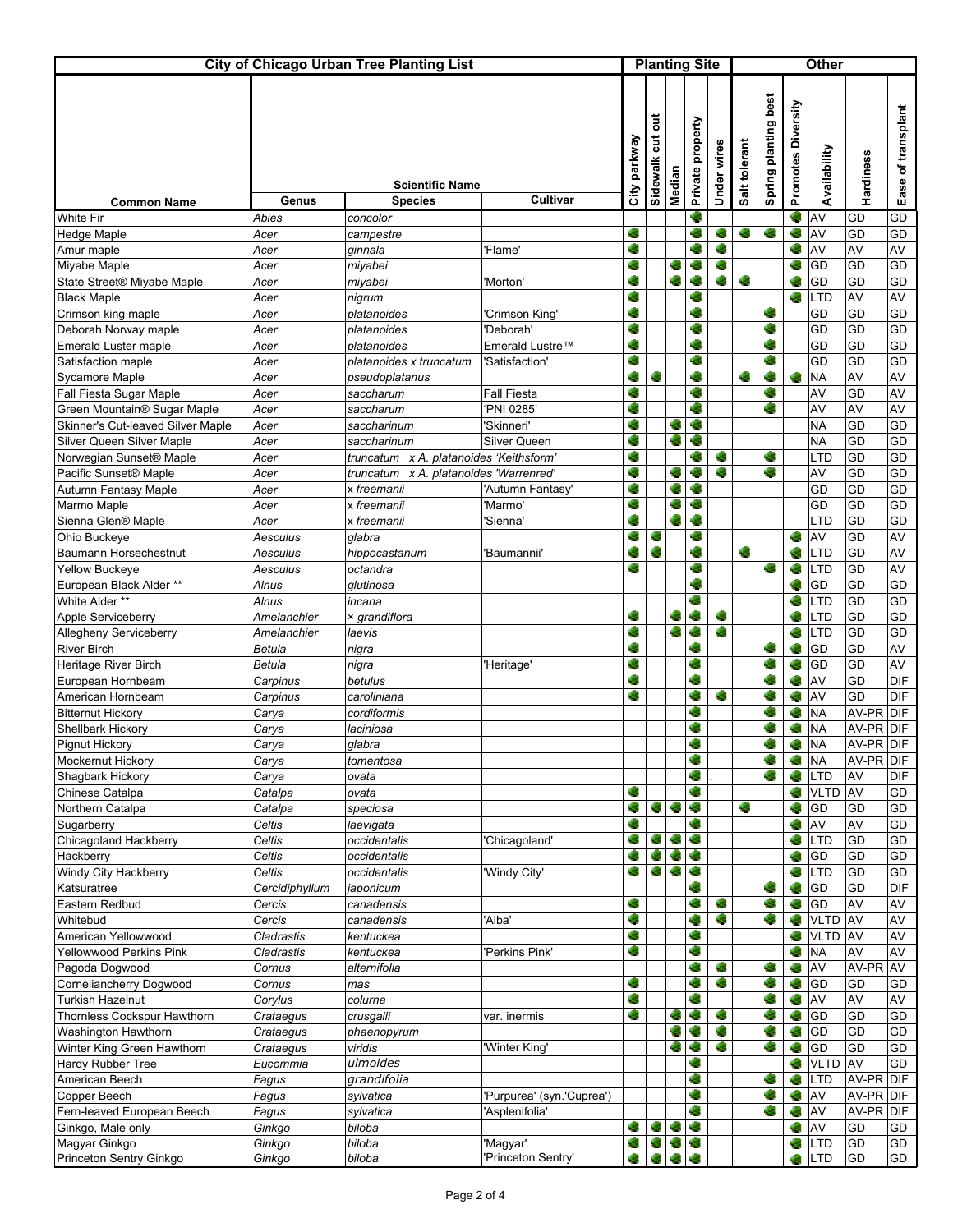| <b>City of Chicago Urban Tree Planting List</b>    |                    |                                                 |                               |              | <b>Planting Site</b> |        |                     |             |               | <b>Other</b>         |                    |                   |                 |                    |  |  |
|----------------------------------------------------|--------------------|-------------------------------------------------|-------------------------------|--------------|----------------------|--------|---------------------|-------------|---------------|----------------------|--------------------|-------------------|-----------------|--------------------|--|--|
| <b>Common Name</b>                                 | Genus              | <b>Scientific Name</b><br><b>Species</b>        | Cultivar                      | City parkway | ă<br>ã<br>Sidewalk   | Median | property<br>Private | Under wires | Salt tolerant | Spring planting best | Promotes Diversity | Availability      | Hardiness       | Ease of transplant |  |  |
| Imperial honeylocust                               | Gleditsia          | triacanthos                                     | var. inermis 'Imperial'       | ¢            |                      |        |                     |             | S.            |                      |                    | GD                | GD              | GD                 |  |  |
| Shademaster honeylocust                            | Gleditsia          | triacanthos                                     | var. inermis 'Shademaster'    |              |                      |        | C                   |             | G             |                      |                    | GD                | GD              | GD                 |  |  |
| Skyline honeylocust                                | Gleditsia          | triacanthos                                     | var. inermis 'Skyline'        |              |                      |        | c                   |             | ۸             |                      |                    | GD                | GD              | GD                 |  |  |
| Kentucky Coffeetree                                | Gymnocladus        | dioicus                                         |                               | ۰            | G                    | c      |                     |             | ۵             |                      |                    | GD                | GD              | GD                 |  |  |
| <b>Black Walnut</b>                                | Juglans            | nigra                                           |                               |              |                      |        | ×                   |             | G             | G                    | Ø.                 | LTD               | AV              | <b>DIF</b>         |  |  |
| Canaert Eastern Redcedar                           | Juniperus          | virginiana                                      | Canaertii'                    |              |                      |        |                     |             | C.            |                      | G                  | AV                | GD              | GD                 |  |  |
| Eastern Redcedar                                   | Juniperus          | virginiana                                      |                               |              |                      |        | G                   |             | Ø.            | G                    | G                  | AV                | GD              | GD                 |  |  |
| Chinese Juniper                                    | Juniperus          | chinensis                                       | Upright cultivers             |              |                      |        | G                   |             |               |                      | G                  | AV                | GD              | GD                 |  |  |
| European Larch                                     | Larix              | decidua                                         |                               | c            |                      |        | G                   |             |               | c                    | G                  | AV                | AV              | AV                 |  |  |
| Moraine Sweetgum                                   | Liquidambar        | styraciflua                                     | 'Moraine'                     | C            |                      |        | ۰                   |             |               |                      | G                  | LTD               | AV-PR           | <b>DIF</b>         |  |  |
| Tuliptree                                          | Liriodendron       | tulipifera                                      |                               |              |                      |        | G                   |             |               | G                    | G                  | LTD               | AV-PR           | DIF                |  |  |
| Cucumbertree magnolia                              | Magnolia           | acuminata                                       |                               | e            |                      |        | ۰<br>c              |             |               | ۰                    | 儋                  | LTD               | AV              | AV                 |  |  |
| Thornless Osage Orange                             | Maclura            | pomifera                                        | 'Wichita'                     | G            |                      |        |                     | œ<br>۰      |               |                      | G                  | <b>VLTD</b>       | GD              | GD                 |  |  |
| Thornless Osage Orange                             | Maclura            | pomifera                                        | 'White Shield'                | ¢.           |                      |        | G                   | G           |               | æ                    | G                  | <b>VLTD</b>       | AV              | GD<br>GD           |  |  |
| Korean Crabapple                                   | Malus<br>Malus     | baccata                                         | var. jackii<br>'Beverly'      |              |                      |        |                     | G           |               | ۵                    | G<br>G             | GD<br>GD          | GD<br>GD        | GD                 |  |  |
| <b>Beverly Crabapple</b><br>Cardinal Crabapple     | Malus              |                                                 | 'Cardinal'                    |              |                      |        | G                   | ۰           |               | ÷                    | G                  | GD                | GD              | GD                 |  |  |
| Purple Prince Crabapple                            | Malus              |                                                 | <b>Purple Prince</b>          |              |                      |        |                     | G           |               | C.                   | G                  | GD                | GD              | GD                 |  |  |
| Red Jewel Crabapple                                | Malus              |                                                 | 'Red Jewel' (syn.'Jewelcole') |              |                      |        | G                   | 4È,         |               | G                    | G                  | GD                | GD              | GD                 |  |  |
| Red Peacock Crabapple                              | Malus              |                                                 | 'Red Peacock'                 |              |                      |        | G                   | G           |               |                      | G                  | GD                | GD              | GD                 |  |  |
| Sargent's Crabapple                                | Malus              | sargentii                                       |                               |              |                      |        |                     | G           |               | G                    | C.                 | GD                | GD              | GD                 |  |  |
| Golden Raindrops® Crabapple                        | Malus              | transitoria                                     | Schmidtcutleaf                |              |                      |        | G                   | G           |               | ÷                    | G                  | GD                | GD              | GD                 |  |  |
| Zumi Crabapple                                     | Malus              | x zumi                                          |                               |              |                      |        | ¢                   | G           |               | G                    | G                  | GD                | GD              | GD                 |  |  |
| Dawn Redwood                                       | Metasequoia        | glyptostroboides                                |                               | ۰            | С,                   | ¢      | G                   |             |               | ۵                    | G                  | <b>VLTD</b>       | AV              | AV                 |  |  |
| Black Gum, Tupelo                                  | Nyssa              | sylvatica                                       |                               |              |                      |        |                     |             |               |                      | G                  | LTD               | AV-PR           | AV                 |  |  |
| Ironwood                                           | Ostrya             | virigniana                                      |                               | ¢            |                      |        |                     |             |               | ۰                    | ¢.                 | AV                | GD              | GD                 |  |  |
| <b>Black Hills Spruce</b>                          | Picea              | glauca                                          | 'Densata'                     |              |                      |        |                     |             | G             |                      | G                  | GD                | GD              | GD                 |  |  |
| Serbian Spruce                                     | Picea              | omorika                                         |                               |              |                      |        | ¢                   |             | Ø.            |                      | G                  | GD                | GD              | GD                 |  |  |
| Colorado Blue Spruce                               | Picea              | pungens                                         | var. glauca                   |              |                      |        | ¢                   |             |               |                      |                    | GD                | GD              | GD                 |  |  |
| Exclamation!™ London Planetree                     | Platanus           | x acerifolia                                    | 'Morton Circle'               | ÷            | ۰                    |        | c                   |             |               |                      | G                  | LTD               | AV              | GD                 |  |  |
| Ovation <sup>™</sup> London Planetree              | Platanus           | x acerifolia                                    | 'Morton Euclid'               | O            | G                    |        | ¢                   |             | ۵             | ۰                    | G                  | LTD               | AV              | GD                 |  |  |
| American Sycamore                                  | Platanus           | occidentalis                                    |                               | C,           |                      |        | s.                  |             |               | œ                    |                    | AV                | AV              | GD                 |  |  |
| Robusta Poplar                                     | Populus            | x euramerica                                    | 'Robusta'                     | ۰<br>G       |                      |        |                     |             | ÷.            |                      |                    | <b>LTD</b>        | AV              | GD                 |  |  |
| Siouxland Poplar                                   | Populus<br>Populus | deltoides                                       | 'Siouxland'                   |              |                      |        | e.                  |             | G             |                      |                    | LTD               | AV              | GD                 |  |  |
| Quaking Aspen<br>Sargent Cherry                    | Prunus             | tremuloides<br>sargentii                        |                               | ۰            | ¢.                   |        | G                   |             |               | ۰                    | C.<br>¢.           | AV<br><b>VLTD</b> | AV<br><b>AV</b> | GD<br>GD           |  |  |
| Canada Red Choke Cherry                            | Prunus             | virginiana                                      | Canada Red'                   | ۰            | ¢.                   |        | G                   |             |               |                      | G.                 | AV                | AV              | GD                 |  |  |
| Douglas fir                                        | Pseudotsuga        | menziesii                                       |                               |              |                      |        | r.                  |             |               |                      | G                  | GD                | AV              | GD                 |  |  |
| Chanticleer pear**                                 | Pyrus              | calleryana                                      | Chanticleer'                  |              | ×                    |        | g,                  |             |               | e.                   |                    | GD                | GD              | GD                 |  |  |
| Fauriei pear**                                     | Pyrus              | calleryana                                      | 'Fauriei'                     | G            | G                    |        |                     | ۰           |               | ۰                    |                    | AV                | GD              | GD                 |  |  |
| Redspire pear**                                    | Pyrus              | calleryana                                      | 'Redspire'                    | ۰            | ¢.                   |        | e                   |             |               | ۰                    |                    | GD                | GD              | GD                 |  |  |
| White Oak                                          | Quercus            | alba                                            |                               |              |                      | s.     | ÷                   |             |               | ۰                    | G                  | <b>LTD</b>        | GD              | <b>DIF</b>         |  |  |
| Crimson Spire™ Oak                                 | Quercus            | alba x robur                                    | 'Crimschmidt'                 | G            | ¢                    |        | ۰                   |             |               | ÷                    | G.                 | <b>VLTD</b>       | GD              | AV                 |  |  |
| Swamp White Oak                                    | Quercus            | bicolor                                         |                               | ÷            | ÷                    |        | ÷                   |             |               |                      | ۰                  | GD                | GD              | GD                 |  |  |
| Hill's Oak                                         | Quercus            | ellipsoidalis                                   |                               |              |                      |        | ¢                   |             |               | C.                   | ۰                  | AV                | AV              | GD                 |  |  |
| Shingle Oak                                        | Quercus            | <i>imbricaria</i>                               |                               | C,           | C.                   | ۰      | C                   |             |               | C,                   | G                  | AV                | AV              | AV                 |  |  |
| <b>Bur Oak</b>                                     | Quercus            | macrocarpa                                      |                               | S            |                      | ۰      | G                   |             |               | ۵                    | <b>C</b>           | <b>GD</b>         | AV              | DIF                |  |  |
| Chinkapin Oak                                      | Quercus            | muehlenbergii                                   |                               | ۰            |                      | ۰      | G                   |             |               | ۰                    | G                  | AV                | GD              | AV                 |  |  |
| Chestnut oak                                       | Quercus            | prinus                                          |                               | ۰            |                      |        |                     |             | c             | œ                    |                    | AV                | AV              | AV                 |  |  |
| English Oak                                        | Quercus            | robur                                           |                               | ¢<br>÷       | C,<br>G              |        | s.                  |             |               | ۰                    | G                  | <b>VLTD</b>       | GD              | AV                 |  |  |
| Regal Prince English Oak<br>Skymaster® English Oak | Quercus<br>Quercus | robur 'Fastigiata' x Q. bicolor 'Long'<br>robur | 'Pyramich'                    |              | G                    |        | G                   |             |               | œ                    | 4.<br>G            | GD<br><b>VLTD</b> | GD<br>GD        | AV<br>AV           |  |  |
| Heritage® Macdaniel's Oak                          | Quercus            | x macdanielii                                   | 'Clemons'                     | ÷.           | C.                   |        | ۰                   |             |               | ÷                    | G                  | <b>VLTD</b>       | GD              | AV                 |  |  |
| Shumard's Oak                                      | Quercus            | shumardii                                       |                               | G            |                      |        | G                   |             |               | ۰                    | ¢.                 | <b>LTD</b>        | GD              | AV                 |  |  |
| Chicago Blues Black Locust                         | Robinia            | pseudoacacia                                    | 'Chicago Blues'               | ۰            | ¢.                   | ۰      | ¢                   |             | G             | ÷                    | ۰                  | <b>LTD</b>        | AV              | AV                 |  |  |
| Staghorn sumac                                     | Rhus               | typhina                                         |                               |              |                      |        |                     | e.          | <b>C</b>      |                      |                    | AV                | GD              | GD                 |  |  |
| Japanese pagodatree                                | Sophora            | japonica                                        |                               | ÷,           | G                    |        | G                   |             |               |                      | G                  | <b>VLTD</b>       | AV              | GD                 |  |  |
| Mountain ash                                       | Sorbus             | aucuparia                                       |                               | e            |                      |        |                     | ¢.          |               | œ                    | G                  | AV                | AV              | GD                 |  |  |
| China Snow® Peking Lilac                           | Syringa            | pekinensis                                      | 'Morton'                      | c            |                      |        |                     | G           |               | ۰                    | G                  | GD                | GD              | GD                 |  |  |
| Ivory Silk Japanese Tree Lilac                     | Syringa            | reticulata ssp. reticulata                      | 'Ivory Silk'                  | ۰            | G                    |        |                     | G           | Ø.            |                      | C.                 | GD                | GD              | GD                 |  |  |